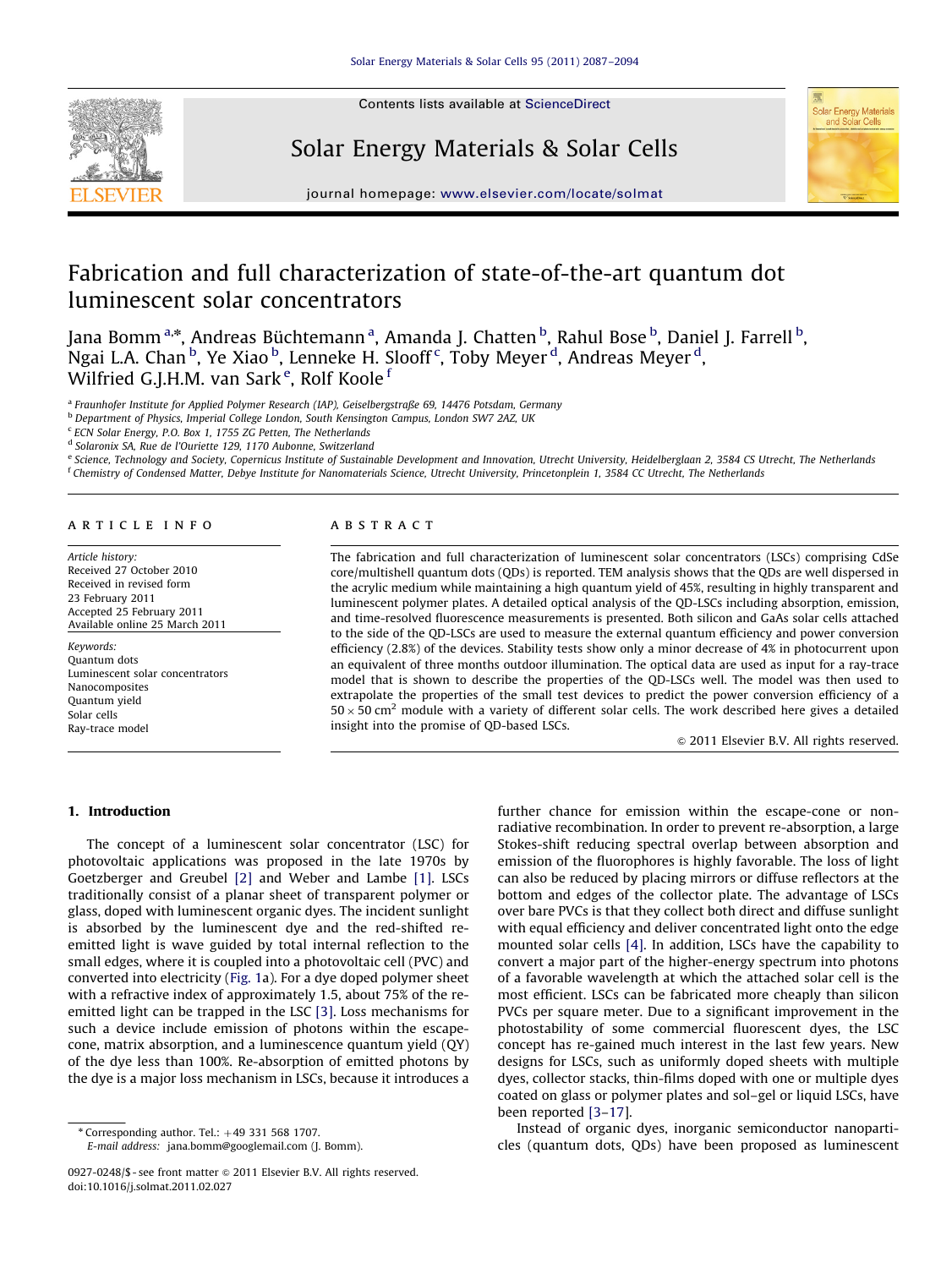<span id="page-1-0"></span>

Fig. 1. (a) Schematic illustration of a QD-LSC and (b) a CdSe/CdS/CdZnS/ZnS core/multishell QD.

centers for the LSC. These novel quantum dot luminescent solar concentrators (QD-LSCs) [\[18–21](#page-7-0)] have several advantages over organic dye LSCs. QDs are more stable against photodegradation and absorb over a wider spectral range, especially in the UVregion. In addition, the emission wavelength can be readily tuned to a favorable wavelength by changing the QD diameter as a result of quantum confinement effects [\[22](#page-7-0),[23\]](#page-7-0). Last but not the least, the spectral overlap between absorption and emission spectra can be controlled and reduced to a minimum, for example by making use of Type II QDs or PbS QDs [\[24–27](#page-7-0)]. In Type II QDs, the band-offset of the materials in e.g. CdTe/CdSe core/shell nanocrystals induce an indirect exciton, which has an emission wavelength that is significantly red-shifted with respect to the direct transitions involved in light absorption. However, the incorporation of inorganic nanoparticles in an organic polymer matrix is regularly accompanied by phase separation and agglomeration of the nanoparticles, which causes turbid nanocomposites and luminescence quenching due to exciton energy transfer [\[28,29](#page-7-0)]. Another problem that is typically encountered is chemical attack by radicals during the polymerization process, which also leads to luminescence quenching [\[29\].](#page-7-0)

Here we report the synthesis and full characterization of QD-LSCs based on CdSe core/multishell QDs incorporated in a dedicated polymer matrix that avoids agglomeration of the nanocrystals. The multiple inorganic shells surrounding the CdSe cores provide sufficient chemical robustness to prevent luminescent quenching due to radicals or photo-oxidation. The composition of the plates is analyzed with transmission electron microscopy (TEM), and the optical properties of the QD-LSCs are analyzed in detail. In addition, the photoaction and quantum efficiency spectra of plates with solar cells attached are presented and analyzed. Furthermore, stability testing under intense light exposure confirms the photostability of the inorganic nanocrystals. The detailed characterization measurements on the LSC plates and test devices were interpreted using a ray-trace model, which was then used to predict the properties of a large area device (50  $\times$  50 cm<sup>2</sup>). Calculation of the properties of a device of a size that could be used for practical power generation highlights the improvements in the material properties that are required for QD-LSC technology to be commercially exploitable.

## 2. Material and methods

#### 2.1. Preparation of quantum dot luminescent solar concentrator

CdSe core/multishell QDs were prepared by the SILAR procedure as reported by Xie et al. [\[30\],](#page-7-0) and described in detail elsewhere [\[31\]](#page-7-0). The nanocrystals were purified twice using

hexane and acetone as solvent and nonsolvent, respectively, after which they were dispersed in a small volume of chloroform for further processing. At this stage the QDs were coated by a mixture of the hydrophobic organic ligands oleic acid (OA) and octadecylamine (ODA). The inorganic shells consist of 2 monolayers of CdS, 3 monolayers of  $Cd_{0.5}Zn_{0.5}S$  and finally 2 layers of ZnS (see Fig. 1b). In this manner the large lattice mismatch between CdSe and ZnS of 12% is distributed over the intermediate layers, allowing for the growth of a relatively thick inorganic shell around the QD core.

The QDs were dispersed in a monomer mixture of lauryl methacrylate (LMA, Fluka, 98%) with 20 wt% of the cross-linking agent ethylene glycol dimethacrylate (EGDM, Fluka,  $\geq$ 97%) and 0.1–0.5 wt% of the liquid UV-initiator Darocure<sup>®</sup> 4265 (Ciba) by ultrasonic treatment. The reaction mixtures were transferred into glass cuvettes and polymerized under a nitrogen atmosphere by illuminating the cuvettes from two sides with UV-A radiation (360 nm) for 15 min. The cuvettes consisted of glass plates with an elastic distance holder between them, which were held together by steel clamps. The polymerized plates were taken out of the cuvettes and illuminated for an additional 2 h to complete curing. The edges of all QD-LSC plates were polished, and a multicrystalline silicon (mc-Si) solar cell was attached to one of the sides using PE 399 KrystalFlex $\textdegree$  as the bonding agent. KrystalFlex $\textdegree$  was chosen for its refractive index of 1.49, which is very close to that of the poly(lauryl methacrylate-co-ethylene glycol dimethacrylate) (P(LMA-co-EGDM)) plates, thereby minimizing reflection losses at the interface between the plate and the mc-Si cell.

#### 2.2. Analysis and instrumentation

TEM was performed on thin cryo-cut QD-LSC slices (755 nm  $\times$  565 nm  $\times$  65 nm) with a Philips CM200 TEM using a Leica Cryo-Ultramicrotome. Absorption spectra of QD-LSCs were measured using a Perkin Elmer Lambda 950 UV/VIS spectrometer. Emission spectra were recorded using a Perkin Elmer fluorescence spectrometer LS 50 B by exciting the samples at 395 nm. The photoluminescence (PL) quantum yield (QY) was measured at the excitation wavelength of 395 nm (full width at half maximum, FWHM $\sim$ 5 nm) with a Hamamatsu absolute PL quantum yield measurement system C9920-02. The excitation wavelength is selected from the output of a 150 W xenon lamp by a monochromator. As sample chamber it uses an integrating sphere coupled with a multi-channel CCD spectrometer for signal detection.

For spectral response measurement mirrors were attached to the remaining three edges of the QD-LSC and a diffuse, white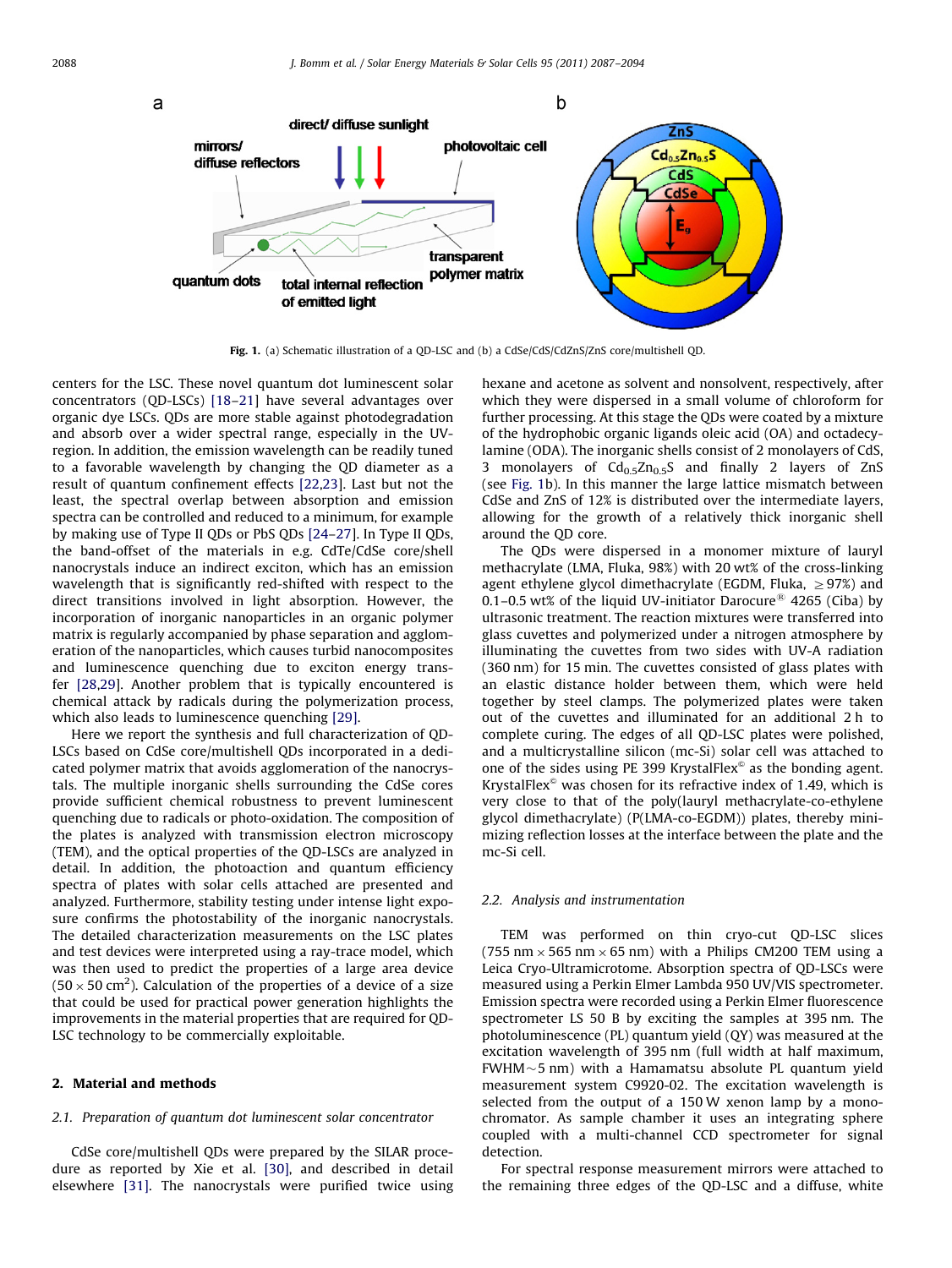reflector was placed at the bottom of the QD-LSC plate. The external quantum efficiency (EQE) was measured using a spectral response system consisting of a solar simulator, with a 1000 W xenon lamp, and 34 band pass interference filters. Spectral response measurements using a collimated excitation beam was performed by scanning the EQE over a 5  $\times$  5 grid of points as a function of excitation wavelength using a monochromator with the excitation beam normal to the QD-LSC top surface. Cubicspline interpolation of the 5  $\times$  5 grid of points and integration over the surface area of the plate provides the EQE that would be measured if the surface were uniformly illuminated at normal incidence. The overall power conversion efficiency (PCE,  $n$ ) was calculated by the following equation:  $\eta = P_{\text{out}}/P_{\text{in}} = (I_{\text{sc}} V_{\text{oc}} F F)$ /  $(P_{\text{lamp}} A)$ , where  $P_{\text{lamp}}$  is the power of the lamp, A is the top surface area of the device,  $I_{\rm sc}$  is the short-circuit current,  $V_{\rm oc}$  is the open circuit voltage and FF is the fill-factor. The short circuit current  $(I_{sc})$  of the device can be calculated by taking the integral of the overlap between the EQE spectra and the AM1.5G spectrum at 100 mW/cm<sup>2</sup>. The current density on the Si cell (I<sub>sc</sub> per Si cell area) for the different LSCs was calculated by dividing the total current by the area of the side to which the cell was mounted.

The effect of re-absorption was studied by placing the QD-LSC in a holder and illuminating it such that the path for photons through the plate to the detector (positioned at the side of the plate) was short, medium or long. The QD-LSC was positioned such that the excitation beam (450 W Xe lamp combined with a double grating 0.22 m SPEX monochromator,  $\lambda_{ex}$ =406 nm) was normal to the top surface. The QD-LSC of width W (4 cm) and length  $L$  (6 cm) was illuminated at  $W/2$  and the illumination position along the long axis  $(L)$  was adjusted to vary the path length to the detector. A short path length corresponds to excitation near the edge facing the detector, a medium path length corresponds to excitation at L/2 and a long path length corresponds to excitation near the edge away from the detector. The emission was measured with a liquid cooled Princeton Instruments CCD camera at one edge of the collector plate (no mirrors). Lifetime measurements were performed using a setup similar to the one described above, replacing the CCD camera by a Hamamatsu photo-multiplier tube (H5738P-01) that is connected to a Time Harp 200 computer card and pulsed PicoQuant laser (2.5 MHz,  $\lambda_{ex}$ =406 nm, pulse width=55 ps) as the excitation source.

Stability tests were performed by measuring the photocurrent of an amorphous Si (a-Si) cell attached to one of the sides of the plates over time. The QD-LSC plates were continuously illuminated by a 1000 W sulfur lamp of which the spectrum is a good match to the solar spectrum particularly in the UV.

#### 3. Results and discussion

## 3.1. Preparation of quantum dot luminescent solar concentrator

As can be seen in [Fig. 1b](#page-1-0), the bandgap within the nanocrystal gradually increases from the inside to the outside. This causes an effective scavenging of excitons within the CdSe core, resulting in the required stability against photo-oxidation and chemical attack by radicals. The core/multishell QDs used here have a diameter of  $6.7\pm0.7$  nm as determined by TEM, and had a quantum yield of 60% in solution. Initial attempts to fabricate optically clear QD/Polystyrene composites were unsuccessful. Dispersing the QDs in styrene lead to agglomeration of QDs and accompanying luminescence quenching. IR-spectra of the agglomerates show that dispersing the QDs in styrene causes a (partial) desorption of the organic ligands from the QD surface, resulting in the observed agglomeration of QDs (see Supplementary data for more details).

Another hydrophobic matrix was chosen to fabricate highly transparent and luminescent QD-LSCs. LMA provides the hydrophobicity required to prevent agglomeration, whereas the cross-linking agent EGDM contributes to the physical strength of the polymer after curing. Transparent and uniform collector plates with excellent surface quality were obtained up to 60 mm  $\times$  40 mm  $\times$  4.5 mm in size (see Fig. 2a). The TEM image (Fig. 2b) confirms that the QDs are homogeneously dispersed in the polymer matrix, and only some small agglomerates consisting of a few nanocrystals are observed. We have counted a total number of 272 particles in images from seven different nanocomposite slices. This implies a concentration of 2.33  $\mu$ M, which is close to the estimated concentration of 1.64  $\mu$ M in the monomer solution from absorption measurements.

#### 3.2. Optical characterization

Absorption spectra of QD-LSCs with three different concentrations of nanocrystals were measured. The spectra in [Fig. 3](#page-3-0)a show strong absorption at shorter wavelengths, typical for semiconductor nanocrystals and favorable for spectral conversion of sunlight. The first exciton peak of the CdSe cores appears at 606 nm, and in accordance with Beer–Lambert's law the absorption increases linearly with QD concentration. No background absorption is observed at higher wavelengths, which is another indication that the particles are well dispersed in the polymer matrix preventing significant scattering of incoming long wavelength light. After normalization the absorption spectra show exact overlap beyond 450 nm (not shown), which confirms the absence of major scattering by agglomerated nanocrystals. The



Fig. 2. (a) Photograph of a P(LMA-co-EGDM) plate containing CdSe core/multishell QDs (illuminated by a UV-lamp) illustrating the concentrator effect and (b) TEM image of a QD-LSC/P(LMA-co-EGDM) nanocomposite showing single QDs and a few small QD aggregates.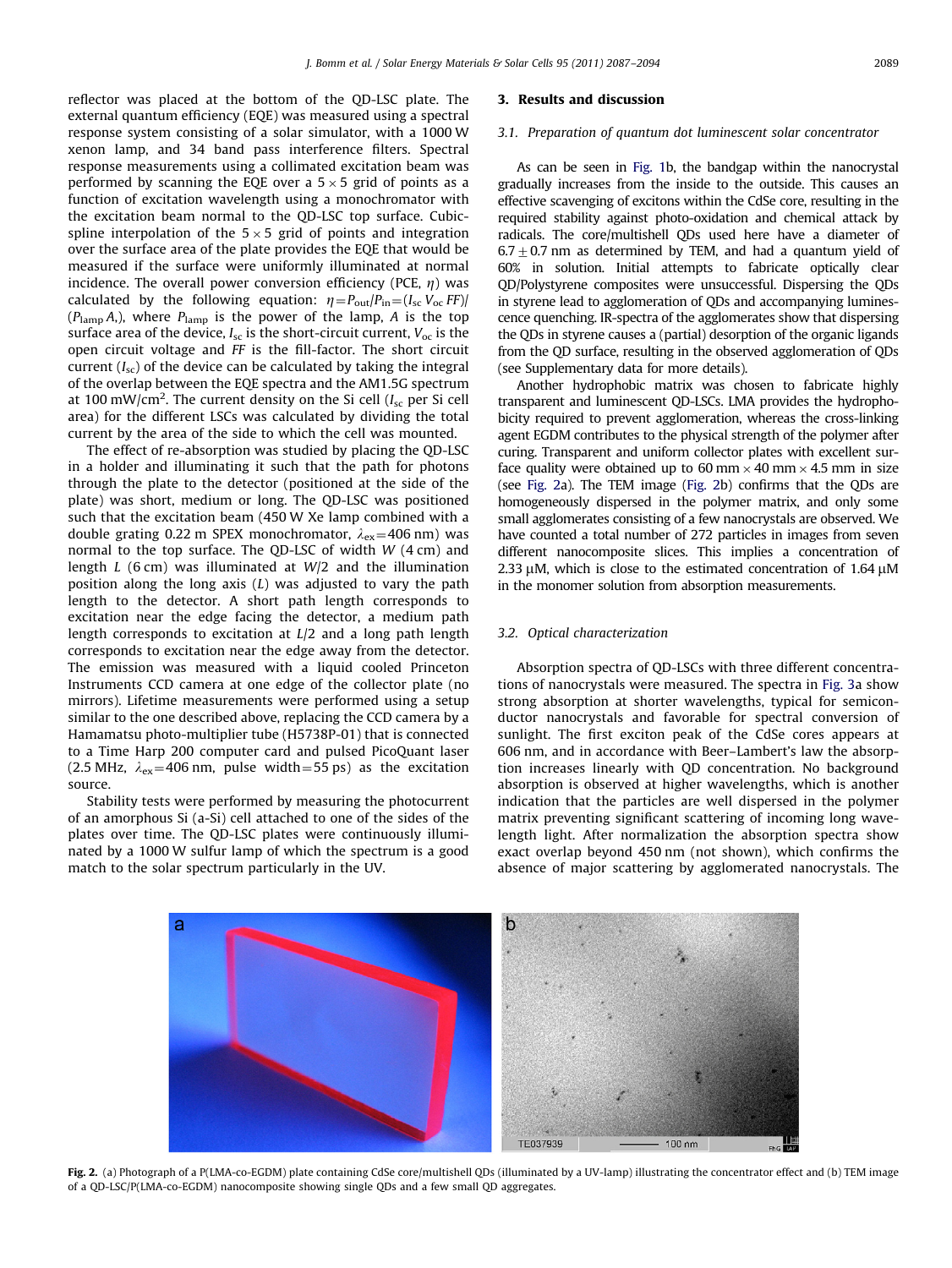<span id="page-3-0"></span>

Fig. 3. (a) absorbance and (b) PL spectra of QD-LSCs polymerized from monomer solutions containing 0.1 wt% UV-initiator.

Concentrations of QDs and UV-initiator in five different QD-LSCs with corresponding PL quantum yields  $(QY)$  and short circuit currents  $(I_{sc})$  of a multicrystalline silicon solar cell attached to one of the QD-LSC sides.

| OD-LSC number | Concentration ODs<br>$(\mu mol/l)$ | Concentration<br>UV-initiator (wt%) | QY(%) | $I_{\rm sc}$ total (mA) | Dimensions<br>$(L \times W, cm)$ (h=0.4 cm) | $I_{\rm sc}$ per Si cell area<br>(mA/cm <sup>2</sup> ) |
|---------------|------------------------------------|-------------------------------------|-------|-------------------------|---------------------------------------------|--------------------------------------------------------|
|               | 0.11                               | 0.50                                | 9.0   | 33.1                    | $5.0 \times 3.8$                            | 21.8                                                   |
|               | 0.11                               | 0.25                                | 18.1  | 25.5                    | $3.2 \times 3.3$                            | 19.3                                                   |
|               | 0.67                               | 0.10                                | 45.4  | 90.4                    | $4.0 \times 3.8$                            | 59.5                                                   |
| 4             | 0.52                               | 0.10                                | 44.2  | 95.7                    | $5.0 \times 3.1$                            | 77.2                                                   |
|               | 0.32                               | 0.10                                | 33.3  | 45.6                    | $4.9 \times 3.8$                            | 30.0                                                   |

photoluminescence (PL) spectra in Fig. 3b show an increase of emission intensity and a slight red-shift of 2 nm for higher QD concentrations.

Instead of thermal polymerization as described by Lee et al. [\[32\]](#page-7-0) we prefer UV-polymerization because it has been reported that initiator radicals produced from 2,2'-Azobisisobutyronitrile (AIBN) reduces the QY of QDs during the polymerization process [\[29\].](#page-7-0) The PL QY of five QD-LSCs with varying QD and UVinitiator concentration was measured (see Table 1). Small cuts  $(<$  1 cm<sup>2</sup>) of the original QD-LSC were used to determine the QY of the QDs in the polymer matrix, to avoid re-absorption losses. A decrease in PL QY in the nanocomposites is observed for higher UV-initiator concentrations (see Table 1), indicating that the UVinitiator also causes PL quenching. We have therefore investigated the minimum amount of UV-initiator that is required in order to obtain stable and fully polymerized plates. Using only 0.1 wt% of initiator, the QD/polymer composites reach quantum yields up to 45%. The relatively small decrease in QY relative to that in dispersion (i.e. from 60% to 45%) may be ascribed to a reduced contact between QDs and UV-initiator radicals during the short UV-polymerization process.

#### 3.3. Spectral response, EQE and PCE

The external quantum efficiency (EQE), also known as incident photon to current efficiency, was measured using a dedicated spectral response system (see Section 2), and the spectra of the various QD-LSCs listed in Table 1 are displayed in Fig. 4. It can be observed that there is a clear contribution from the QDs to the photocurrent at wavelengths less than 650 nm where the QDs absorb, but a large contribution from incident light reaching the mc-Si cell was measured at longer wavelengths as well. There are two mechanisms in the QD-LSC that contribute to this response to unabsorbed incident light. The first is scattering; although the absorption spectra do not show evidence of significant scattering



Fig. 4. EQE spectra of the five QD-LSCs (numbers corresponding to Table 1) doped with CdSe core/multishell-QDs measured using the spectral response system (see main text).

by agglomerated nanocrystals, surface irregularities and density variations in the polymer host matrix will undoubtedly cause some small scattering effects. Secondly, even if the incident light were perfectly collimated, the diffuse back surface reflector will reflect light at wide angles which, near the edge of the QD-LSC, may be refracted back into the device such that it reaches the cell. The contribution of the QDs to the EQE below 650 nm is only significant for those LSCs that have a relatively high QY of the QDs (QD-LSC 3 and 4), whereas the contribution of the QDs is minimal (QD-LSC 5) or even negative for lower QYs (QD-LSC 1 and 2). This emphasizes the importance of a high QY of the fluorophores to overcome losses due to re-absorption process, as will be discussed further below.

The total short circuit currents and the short circuit currents per Si cell area for the different QD-LSCs are given in Table 1. Compared to the bare mc-Si cell ( $5 \times 0.5$  cm<sup>2</sup>), which generates 40.3 mA/cm<sup>2</sup> upon direct illumination, QD-LSCs 3 and 4 exhibit current density increases of 48% and 91%. Although these two QD-LSCs had nearly the same

Table 1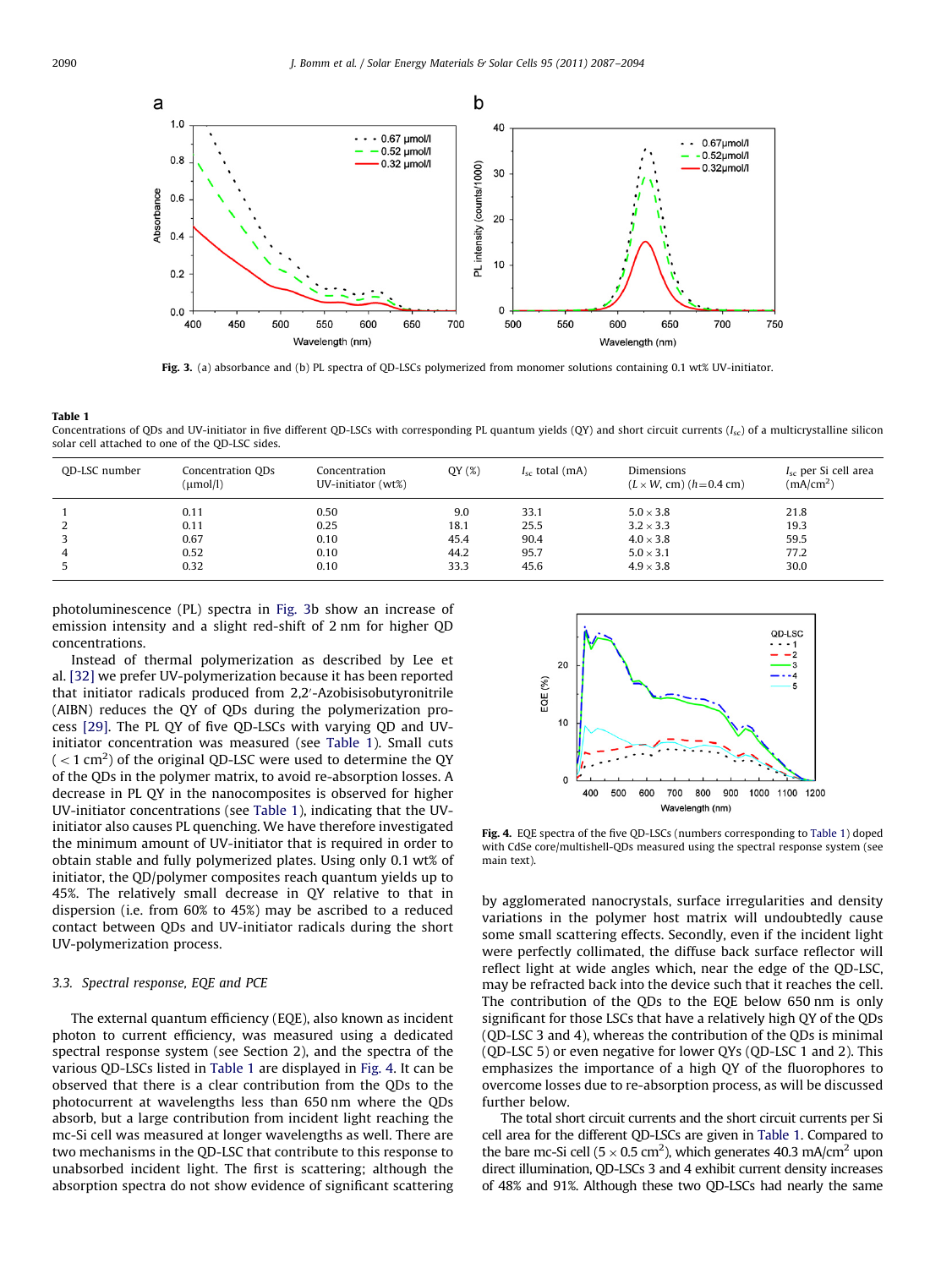<span id="page-4-0"></span>surface area ( $\sim$  15 cm<sup>2</sup>) and measured QYs, QD-LSC 3 generates a lower photocurrent density than QD-LSC 4. This is explained by the higher QD-concentration in QD-LSC 4, which leads to stronger reabsorption losses. It was found that smaller pieces of the QD-LSCs gave higher photocurrents, which also indicates that re-absorption by the QDs and absorption by the polymer matrix plays an important role in larger QD-LSCs. With a lamp power of 0.1 W/cm<sup>2</sup> (1000 W/m $^2$ ), a top surface area of 15.4 cm $^2$  (4.95 cm  $\times$  3.1 cm  $\times$ 0.4 cm), an  $I_{\rm sc}$  of 95.7 mA (77.2 mA/cm<sup>2</sup>), a  $V_{\rm oc}$  of 0.6 V and a fillfactor of 0.76 the experimentally determined PCE for QD-LSC 4 is 2.8%.

In order to interpret the results with a model for the QD-LSC the angular distribution of the incident light must be known. In addition, it is important to be able to discriminate between the contributions of QD-fluorescence and scattered light to the measured EQE. It was therefore decided to investigate the spectral response of QD-LSC 3 in detail using a collimated excitation beam (see Section 2 for details). For these measurements the mc-Si cell was replaced by a GaAs cell (again bonded with KrystalFlex) and two configurations were studied. Firstly the EQE was measured without reflectors on the edges and with a black cloth (low reflectivity) under the bottom surface of the QD-LSC and secondly the configuration with mirror foil edge reflectors and a diffuse, white polytetrafluoroethylene (PTFE) bottom reflector was studied. The interpolated and integrated results, together with the predictions of a ray-trace model, are shown in Fig. 5.

As can be seen in Fig. 5, using this collimated excitation beam results in a much smaller contribution from unabsorbed incident light at wavelengths beyond 650 nm compared to the results in [Fig. 4.](#page-3-0) As expected this contribution to the EQE beyond 650 nm is the smallest for the sample without back and side reflectors (Fig. 5a). It is further noted that the EQE measurements show an excellent agreement with the absorption spectra displayed in [Fig. 3.](#page-3-0) The experimental results in Fig. 5 can largely be explained using the model for the QD-LSC. The ray-trace model [\[33–35](#page-7-0)] uses geometrical optics to trace the path of individual photons through the QD-LSC during which Monte Carlo methods are used to determine the outcome of events by mapping a random number generator onto the appropriate distributions. Intersections with surfaces are computed and experimentally measured absorption spectra are substituted into the Beer–Lambert Law to determine the free path of a photon in a given direction. At each surface the reflection coefficient is calculated from the Fresnel equations and the measured reflectivity of any reflectors is used where appropriate. In the case of transmission through a surface Snell's law is applied to determine the refraction. A photon can be absorbed by the host polymer matrix or by the QDs and is re-emitted depending on the QY. The wavelength of a re-emitted photon is generated based on an experimental emission spectrum measured under conditions that minimize the red-shift due to re-absorption. The EQE of the devices when fully illuminated were then calculated using the measured EQE of the GaAs cell used.

As can be seen in Fig. 5a the response of the device to unabsorbed incident light at wavelengths beyond 650 nm is reproduced exactly by the model when no reflectors are used. This configuration minimizes the average path length through the device and the measured reflectivity of the black cloth is responsible for the increase seen between 700 and 900 nm with the sharp cut off at just below 900 nm due to the sharp fall in cell EQE approaching the band-gap of GaAs. However, as can be seen in Fig. 5b, when reflectors are used, thereby maximizing the average path length in the device, there is no longer such an exact correspondence between the experimental and simulation results at wavelengths beyond 650 nm. This is most likely due to the surface and host matrix scattering effects described above, that are not included in the model, which are more evident here owing to the longer path lengths. The reason for the increasing discrepancy at short wavelengths between the model and experiment, seen for both configurations, is less easy to pinpoint. Firstly the cell response may be non-linear at the low monochromator light intensities used in this work. Secondly the PL QY, which is assumed to be constant over the wavelength range of interest in the simulations, may vary with wavelength. Finally, the filter and grating combination used in the monochromator may not be as effective at providing monochromatic light at short wavelengths and it is possible that an increasing degree of white light leaking through from the lamp is responsible for the discrepancy. Further analysis to identify the reason is beyond the scope of this work and will be the subject of further study together with detailed measurements of the scattering properties of QD-LSC plates.

The power conversion efficiencies of a  $50 \times 50$  cm<sup>2</sup> QD-LSC, which could be used for practical collection purposes, was estimated using the ray-trace model with different types of solar cells. The PCE was estimated using the ray-trace model with different types of solar cells (InGaP, GaAs and mc-Si) attached to all four edges. The properties of QD-LSC 3 were used as input for these simulations except that the QY was increased to 90%. The current practically achievable QY for QDs is  $\sim 85\%$  [\[36\]](#page-7-0) and 90% therefore represents a target value that could be achieved in the near term given appropriate development. A 50  $\times$  50 cm<sup>2</sup> square device was simulated under uniform illumination by AM1.5G at



Fig. 5. Experimental and simulated EQE spectra of QD-LSC 3 in two contrasting configurations: (a) with no reflectors and a black cloth background and (b) with mirror foil edge reflectors and diffuse back reflector.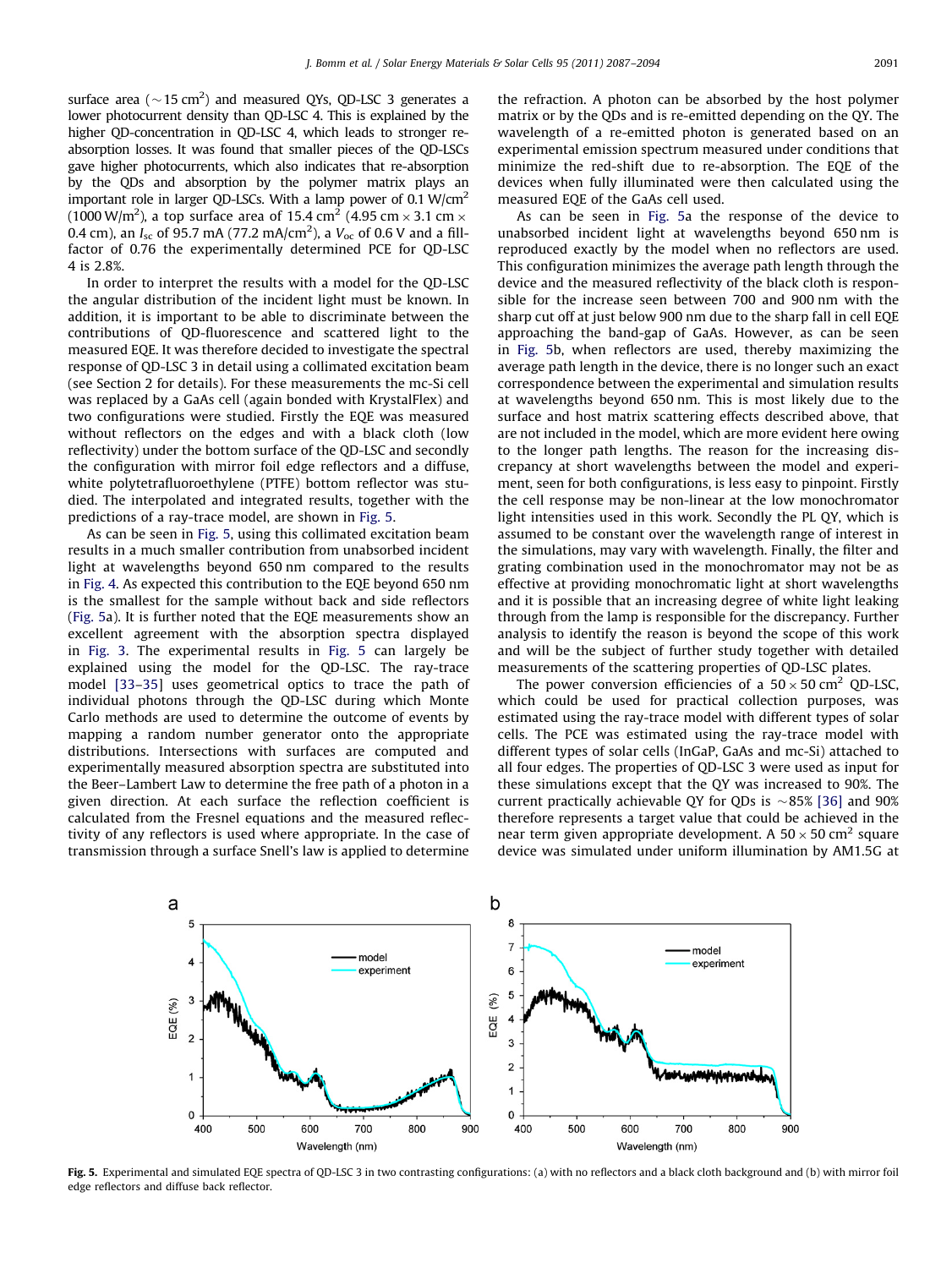normal incidence with a diffuse back reflector using the EQE and dark current measurements of test cells available at our laboratories. To calculate the PCEs it was assumed that the I–V response of the device can be approximated by the subtraction of the dark current from the short circuit current (commonly termed additivity or superposition).

The predicted PCEs for attached InGaP, GaAs and mc-Si cells are 0.67%, 0.84% and 0.50%, respectively. The value for attached InGaP cells is lower than that for GaAs because despite its higher band-gap giving a higher output voltage the EQE of the InGaP cells is lower than that for the GaAs cells within the wavelength range of the emission thus limiting the short-circuit current. GaAs cells therefore represent an optimum for this device but would be prohibitively expensive in practice. An economic but lower efficiency (owing to the lower band-gap) configuration is that with attached mc-Si cells. However, the PCE of 0.5% is still too low for commercial generation purposes. The QDs used in this work only absorb 31% of the AM1.5G spectrum between 300 and 1100 nm that is available to Si cells. To improve the PCE broader absorption up to the near IR would be required in addition to much lower re-absorption losses. Broader absorption could be achieved either by using larger QDs or by changing material system and our analysis shows that if re-absorption losses were minimized the device efficiency would be approximately doubled. Therefore broader absorption and emission at wavelengths near the band-gap of Si, together with reduced re-absorption losses, could therefore lead to practical sized devices with PCEs nearing 5%.

## 3.4. Re-absorption and lifetime measurements

To study the effect of re-absorption in more detail, QD-LSC 3 was illuminated such that the path for photons through the plate to the detector was either short, medium or long. The corresponding normalized experimental emission spectra shown in Fig. 6a clearly show an increasing red-shift (up to 10 nm) with increasing photon path length. This, together with the reduction in intensity also seen with increasing path length (not shown), can be readily explained by the re-absorption process, since it introduces a further chance of exciton trapping (reducing emission intensity), and inherently causes a red-shift owing to the Stokes-shift of the QDs. The ray-trace model used allows position dependent illumination and was applied to simulate the emission spectra from the edge facing the detector for the different path lengths by logging the number and wavelengths of all photons exiting that face. The results are shown in Fig. 6b and the increasing red-shift and narrowing of the spectra at short wavelengths are reproduced exactly, increasing our confidence in using the ray-trace model to predict the properties of larger devices. Although the simulated results also showed a decrease in intensity for longer path lengths the results in Fig. 6 are normalized because the experimental collection optics cannot be easily reproduced by the model. The modeling results confirm that reabsorption is the cause of the increasing red-shift seen for longer path lengths.

We have also performed lifetime measurements. The decay curves for QD-LSC 3 are nearly single exponential (see [Fig. 7](#page-6-0)a), in accordance with the relatively high QY of the QDs. An average exciton lifetime  $(\tau)$  of 19 ns is found in the case of the short photon path length, when fitted to a single exponential function, see [Fig. 5](#page-4-0) of the supporting information. A longer path length for photons traveling through the plate increases the chances of reabsorption. For each re-absorption event, the photon is delayed by on average 19 ns  $(\tau)$ . This effect can be seen in [Fig. 7a](#page-6-0), but appears to be weak at first sight. However, when the difference between the two decay curves is plotted, it can clearly be seen that there is an increasing delay for the first 20 ns, after which it decays to zero ([Fig. 7b](#page-6-0)). This indicates that photons, which have the longer path length are on average re-absorbed once. This is confirmed using the ray-trace model and [Fig. 7b](#page-6-0) shows excellent agreement between the simulated and experimental difference spectra.

In [Fig. 7b](#page-6-0) the instrument delay time of 25 ns that can be seen in [Fig. 7a](#page-6-0) has been subtracted in order to compare the modeling and experimental results. To simulate the lifetime measurement data using the ray-trace model, it was assumed that the underlying lifetime distribution (with no influence from re-absorption, which is always contributing to the experimental measurements to some extent) was single exponential, varying as  $\exp(0.077 t)$ where  $t$  is the time in ns (i.e. an average exaction lifetime of 13 ns). This choice, that gave the best agreement between the simulations and experiment, was informed by the fact that the experimental curve for the short path length was in fact better described by a bi-exponential fit resulting in fast and slow components of 13 and 30 ns, respectively (see Fig. 5 of the Supporting information). In the simulations the number of reabsorptions undergone by all photons exiting the edge facing the detector was logged for the different excitation positions. In order to build the simulated lifetime distributions lifetimes for the initial and any subsequent emission events were assigned for each logged photon by mapping the underlying lifetime



Fig. 6. (a) Experimental and (b) simulated normalized emission spectra from the edge facing the detector for the spot excitation positions giving short, medium and long path lengths to the detector.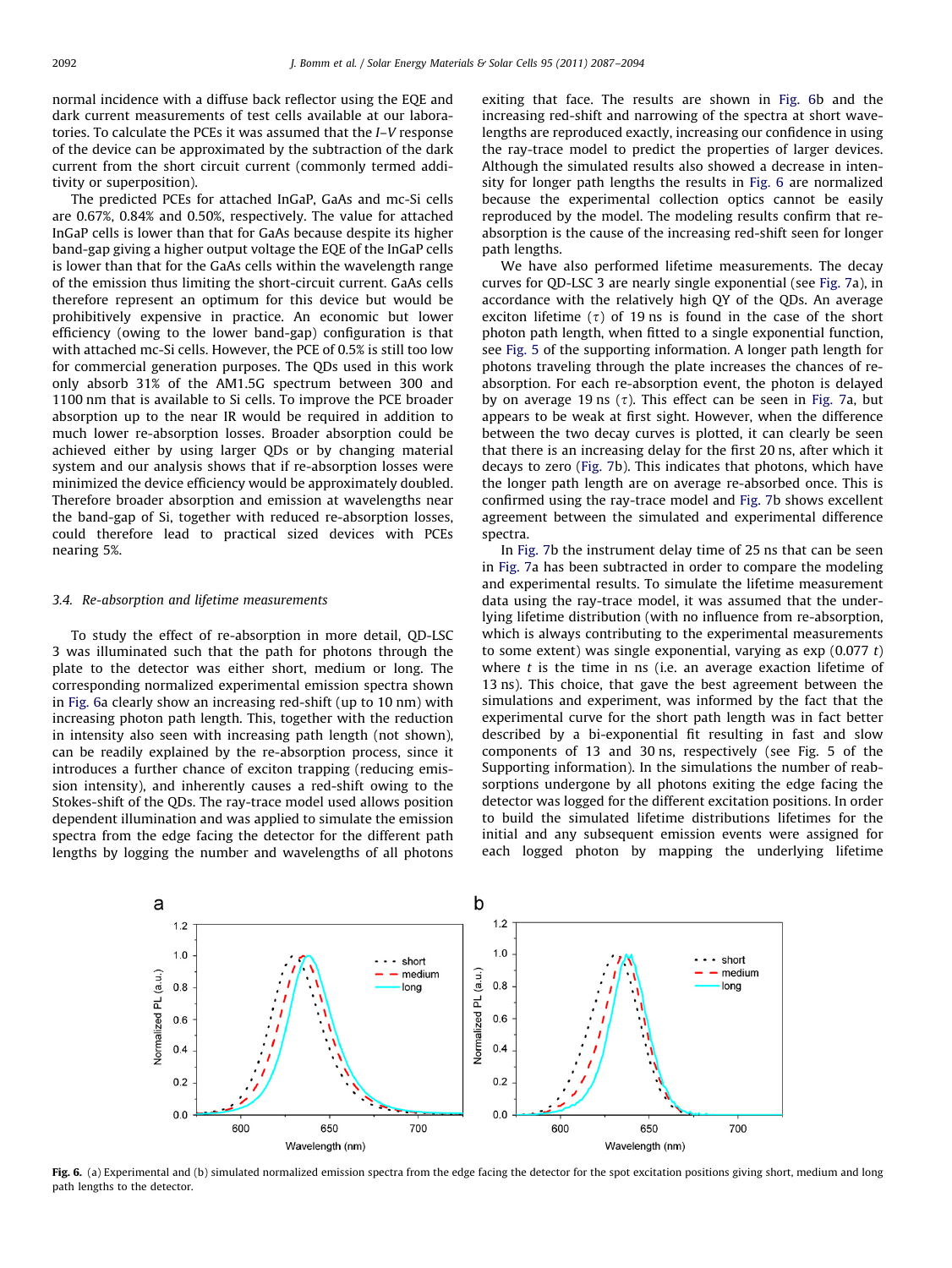<span id="page-6-0"></span>

Fig. 7. (a) Decay curves of QD-LSC number 3 measured at the emission peak (634 nm) for the short (black line) and long (red line) photon path lengths and (b) experimental and simulated difference spectra of the two decay curves. (For interpretation of the references to color in this figure legend, the reader is referred to the web version of this article.)



Fig. 8. Short circuit current of various QD-LSCs as a function of illumination time using a 1000 W sulfur lamp as light source.

distribution to a probability density that was sampled as usual by a random number. Although the choice of a single exponential may not be an absolutely accurate representation of the underlying lifetime distribution, the excellent agreement between the simulations and the experiments shows that the difference between the measurements with short and long path lengths to the detector is predominantly due to re-absorption and further shows that the ray-trace model accurately deals with this mechanism. It should be noted that the chance of detecting photons that are re-absorbed more than once is relatively low, due to the QY of 45%.

## 3.5. Stability testing

Despite recent encouraging results [\[35\],](#page-7-0) the stability of insolated organic dye doped luminescent concentrators is known to be a particular problem. Therefore accelerated stability tests were performed. The photocurrents in Fig. 8 were normalized to the values obtained before illumination. After an illumination time of 280 h, which is equivalent to about 3 months of outdoor exposure, the short circuit current is on average reduced to 96% of the initial photocurrent. This confirms the photostability of the inorganic nanocrystals under relatively severe conditions. The origins of the relatively large decrease seen for QD-LSC number 5 to 85% of the initial value and the initial decrease followed by a recovery seen for QD-LSC 1 are unclear. Further accelerated aging experiments will be performed to investigate the stability of the QD-LSCs over the timescales that would be required for commercial exploitation (i.e. 20–30 years of outdoors exposure).

## 4. Conclusions

In summary, the detailed analysis of QD-based LSCs reported here reveals both the strong and the weak aspects of this concept. On the one hand, it is shown that transparent and fluorescent plates containing well-dispersed QDs can be fabricated, and that the inorganic fluorophores are stable under intense illumination over long periods of time. With a final QY of the QDs in the polymer matrix of 45% an overall PCE of 2.8% was obtained, albeit for relatively small samples ( $15 \text{ cm}^2$ ). On the other hand, raytrace modeling shows that even if the QY of the QDs is assumed to be 90%, an overall PCE of only 0.5% is obtained for a QD-LSC with attached Si cells with 50 cm  $\times$  50 cm dimensions. The modeling shows that for the QD-LSC concept to be commercially viable, the absorbance of QDs should be higher and extend further into the NIR, and re-absorption losses should be drastically reduced, for example by using QDs that exhibit a large Stokes-shift. In that respect, the properties of Type II QDs [\[24–26\]](#page-7-0) or small PbS QDs [\[27\]](#page-7-0), which both exhibit NIR emission combined with a large Stokes-shift is especially encouraging. Using such materials, practical devices could theoretically achieve PCEs up to 5%.

## Acknowledgments

Financial support from the European Union Framework 6 Integrated Project ''FULLSPECTRUM'' (SES6-CT-2003-502620) is gratefully acknowledged. Manfred Pinnow and Marion Schlawne of Fraunhofer-IAP are acknowledged for their help in the TEM investigation.

#### Appendix A. Supplementary material

Supplementary data associated with this article can be found in the online version at <doi:10.1016/j.solmat.2011.02.027>.

#### References

- W.H. Weber, J. Lambe, Luminescent greenhouse collector for solar radiation, Appl. Opt. 15 (1976) 2299–2300.
- [2] A. Goetzberger, W. Greubel, Solar energy conversion with fluorescent collectors, Appl. Phys. 14 (1977) 123–139.